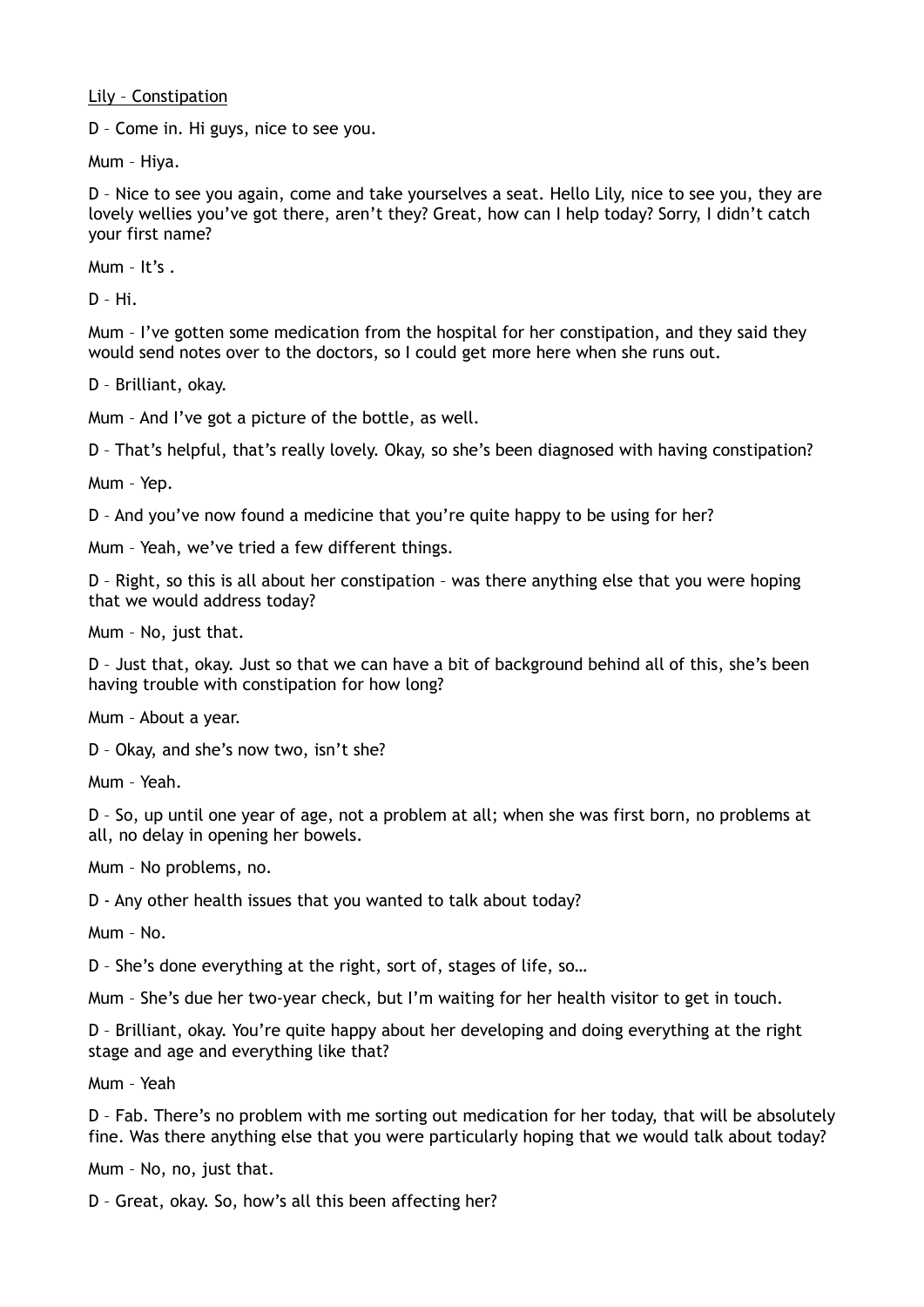Mum – She's got to the point where I don't think - I had this discussion at the hospital, she's not her poo's not hard, she's not constipated, she's just frightened to go. The hospital said she's trained her muscles so strong that she needs something, which is what the medicine's doing, to just make her go.

D – Okay.

Mum – Because she's on Movicol as well as that.

D – Oh, got you, yeah.

Mum – So, she's on them both – the Movicol just wasn't doing it on its own.

D – Okay, so we've seen you back and forth quite a bit, and you've also seen paediatricians on a number of occasions as well, it's been difficult to get sorted out, hasn't it?

Mum – Yeah, its just different medicines all the time.

D – Okay. So, her poo's not now painful to pass, but she's holding on to it all the same.

Mum – Yeah.

D – So, we're just having to give her a little bit extra to make sure that things keep on going. Okay, good. Was there anything that you were – apart from me giving you medicine today, was there anything else that you were particularly hoping that I could do for her today?

Mum – No, I was really pleased with the outcome of the hospital appointment, so we seem to have gotten on track now.

D – Okay. Just give me some feel for what you understand about where her constipation's come from and what it's linked with.

Mum – It started. I think it started when she stopped having milk.

D – Okay.

Mum – And then, I don't know, I think it's got to the stage where she's had really traumatising times when she's had a poo, when she's bled after it, and she's just frightened to go. I think that's the point she's at now, I think if she thought it wasn't going to hurt, she would just go.

D – Got you.

Mum – So I think it's definitely getting there.

D – Dietary-wise, what's she like?

Mum – She eats everything, and she eats so healthy.

D – Okay, so we've addressed all of those concerns…

Mum – Yeah, fruit and veg… for a child of two, her diet is - I wish mine was the same.

D – Okay, because we talked about making sure that she had plenty of fluid and making sure that she's not lacking in that, and later on that she had plenty of fruit and veg – and those are not issues at all. She looks active.

Mum – Yeah, she is, really active.

D – She's managing to get around? She looks like she's grown really well, as well.

Mum – Yeah, that's what we felt.

D – And we've kept an eye on her growth, haven't we? So, height and weight, and she's doing really well on her growth lines for height and weight, she's not overweight or anything like that.

Mum – No.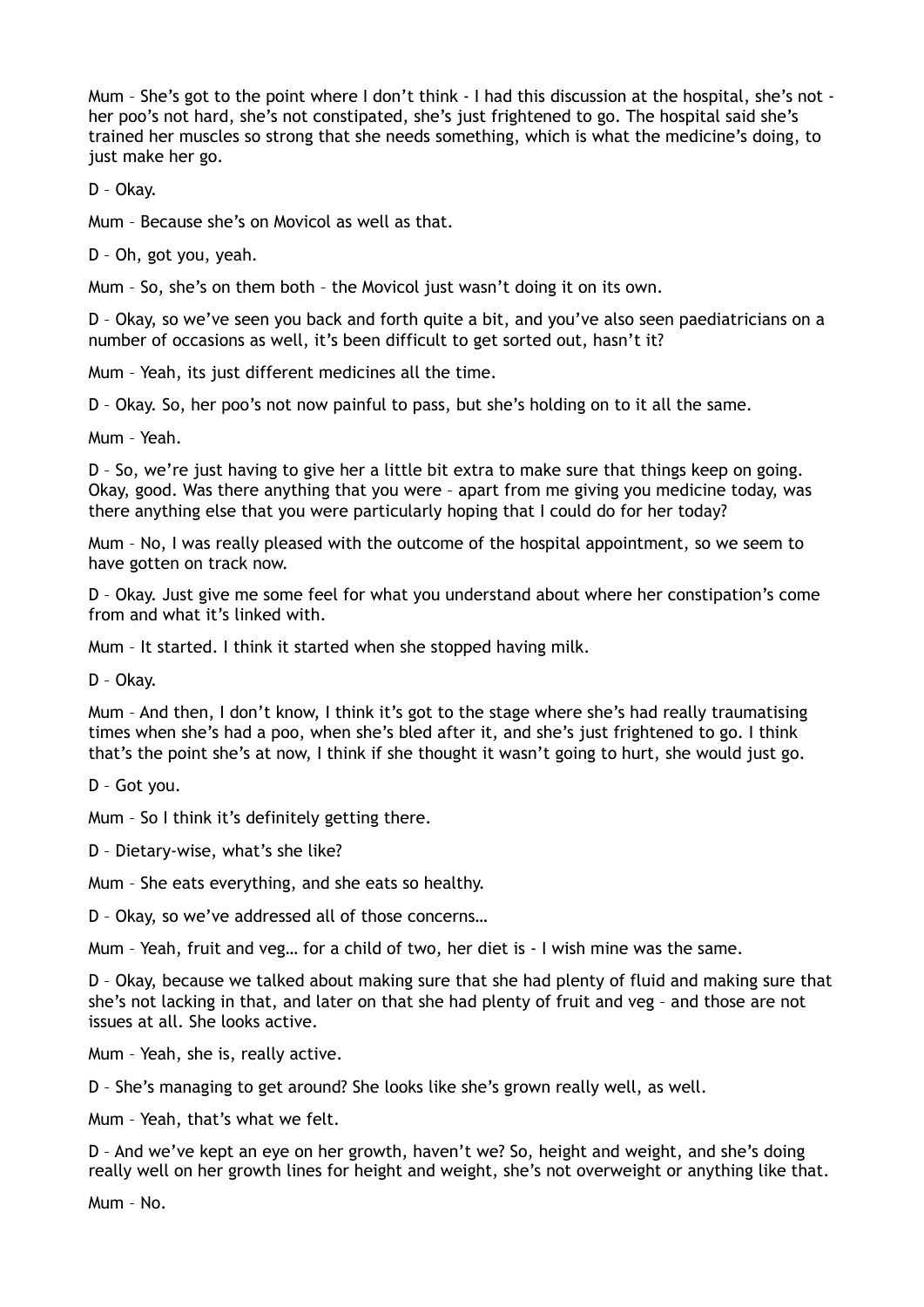D – Good, and she looks healthy, doesn't she? Can I just double check, because I've not seen you for a wee while, who's at home these days?

Mum – Just me, Lily, and her dad.

D – Any issues at all?

Mum – No, not at all.

D – Okay, you're not—neither of you are smokers?

Mum – No.

D – And you're both in employment, finance is okay and everything?

Mum – Yeah.

D – Good. You've got plenty of support from your parents?

Mum – Yeah, both sets, yeah.

D – Good, okay, great. What I'd like to do, if it's okay with you, today is have a wee feel of her tummy and check her weight and make sure that that's all okay, and I'll sort her out with the medicine.

Mum – Yeah, that's fine.

D – It sounds like what we need to do is keep her on plenty of the medicine over a long period of time, and I'll make sure that you've got decent instructions on that.

Mum – Yeah.

D – Can I check, have you been given much written information about this sort of problem before?

Mum – I got a few leaflets, she went through the diagrams and everything, and gave me her phone number – of the consultant at the QE, so…

D – I've got something else that may be of interest to both of you as well.

Mum – Right, okay, great.

D – If you can stand yourself on the scale here first, if that's okay.

Mum – Stand on there. Do you want to sit on it?

D – Tell you what, what we could do is we could get mum to hold you and then we'll do some maths to get it, all right? There we go.

Mum – Look what you're making me do.

D – Brilliant, so, including mum, we've got 97. And then, without Lily, it's 85. So, we've got 12 kilos of weight. That's brilliant, okay, great. Let's pop you up on the couch and I'll have a feel of your tummy. No soreness around her backside at the moment?

Mum – No, not since she started this.

D – Okay, has anyone looked at her backside recently?

Mum – Yeah, the consultant. She said that the skin at the top was a lighter colour.

D – Yeah.

Mum – Do you need this up or?

D – Yeah, if you undo the poppers, just lie her down. Shall we tickle your tummy a second?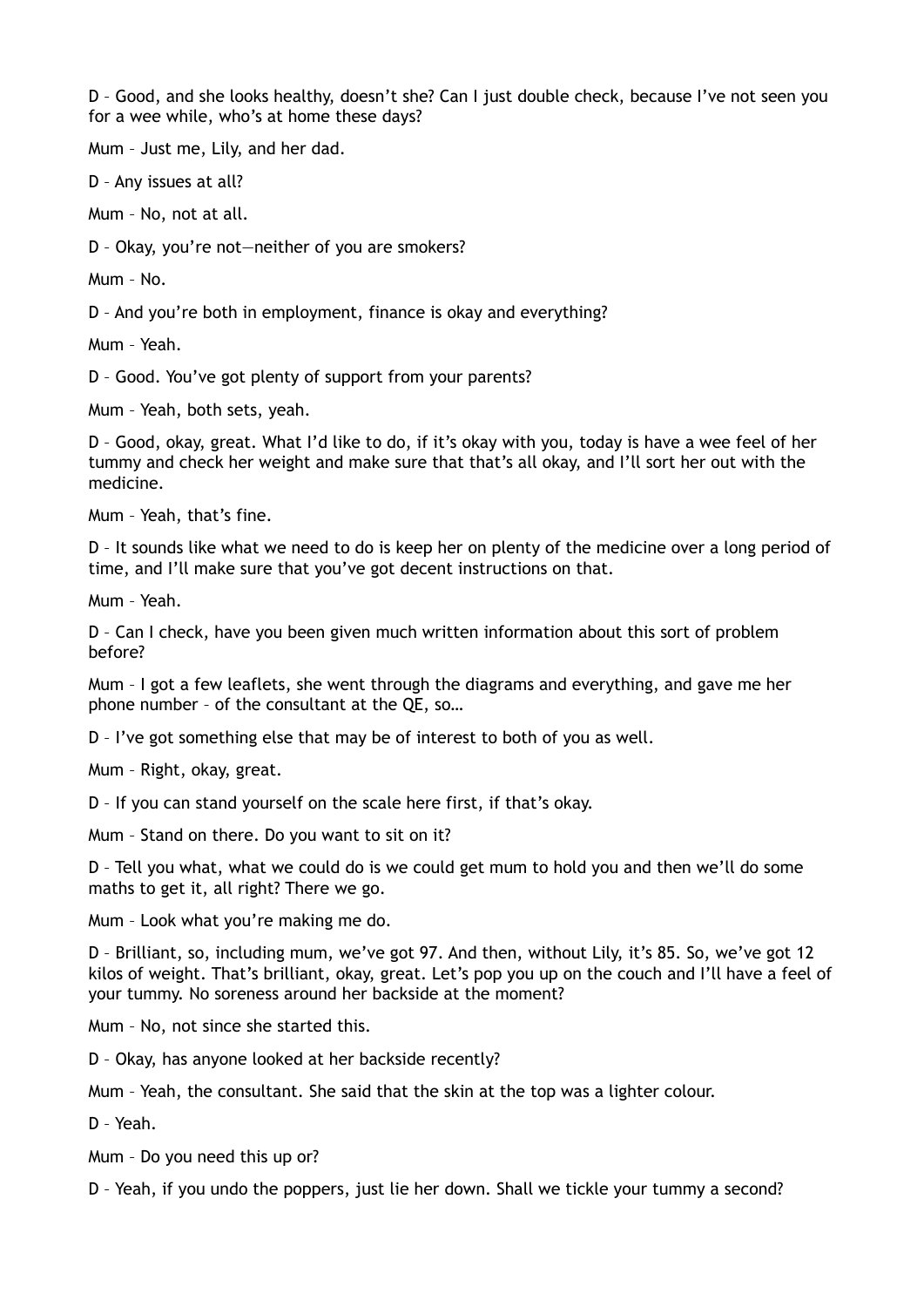Mum – Tickle, tickle! All right, it's all right. You're such a drama queen, aren't you?

D – That's great, that's great. Okay, no great big lumps of poo there, which is great. While you've got her there, before you put her back together, just two seconds… I'll just double check that everything's looks okay at the moment, okay. It looks as if it's healing really well, doesn't it, fabulous.

Mum – She hasn't, for a while, since she's been—so.

D – That's fine, great, great. Shall we see how tall you are as well? That's great, thank you, lovely. Great. Thank you. It can be really traumatic can't it? The idea that it's going to be sore when you poo?

Mum – Yeah.

D – And it's important for her to understand that in the long term, that she shouldn't be holding onto her poo for long, because it can cause problems. It's difficult for kids to understand that, but what I do have it a very lovely toy that may help you to share this with her when she's at an age that you can sit down and go through a picture book with her.

Mum – Ah right, okay.

D – And this picture book would just show her pictures of what's going on there.

Mum – Right, okay.

D – Now, she may not be at an age yet where she can fully understand that, but as she goes on to the age of three or four, then this may be something that she can connect with a bit better. So, I'm going to print off today before you go, is a copy of this little booklet. Alternatively, I can send it to you by email, and it might be a bit better by email.

Mum – Yeah, that would probably be best.

D – So, if you can give me your email address. I'll just show you the picture book if that's okay, just to help you to understand what I'm talking about. So, this publication is called 'Talking about Constipation' and I'll send all of these to you; but it's got some nice pictures.

Mum – Oh, that's the one I got from the hospital.

D – You've got it already?

Mum – Yeah.

D – Fabulous, so it's really useful to sit down with her, when she's of an age where she's going to take it in, and just go through it page-by-page and just for her to understand a little bit more about what triggers this constipation. And, it's important for adults, also, to understand this, and it's pitched somewhere between you as a grown-up and her as a child to try and understand what's important about the elements of keeping your bowels regular, and not holding onto it. Obviously, you've got a good grasp of what's going to protect her against this.

Mum – Yeah.

D – So, I think that probably what she needs is medicine to keep her going for at least two or three months, okay, and then after that, we'll probably find that the bowel itself will have retrained itself so that it doesn't hang on for too long.

Mum – Yeah.

D – And then, after that we could try reducing the amount of medicine that she's taking and seeing what happens, and if, when we reduce the medicine that she's taking, things get better and she's still going, then you don't need the medicine any more.

Mum – Right.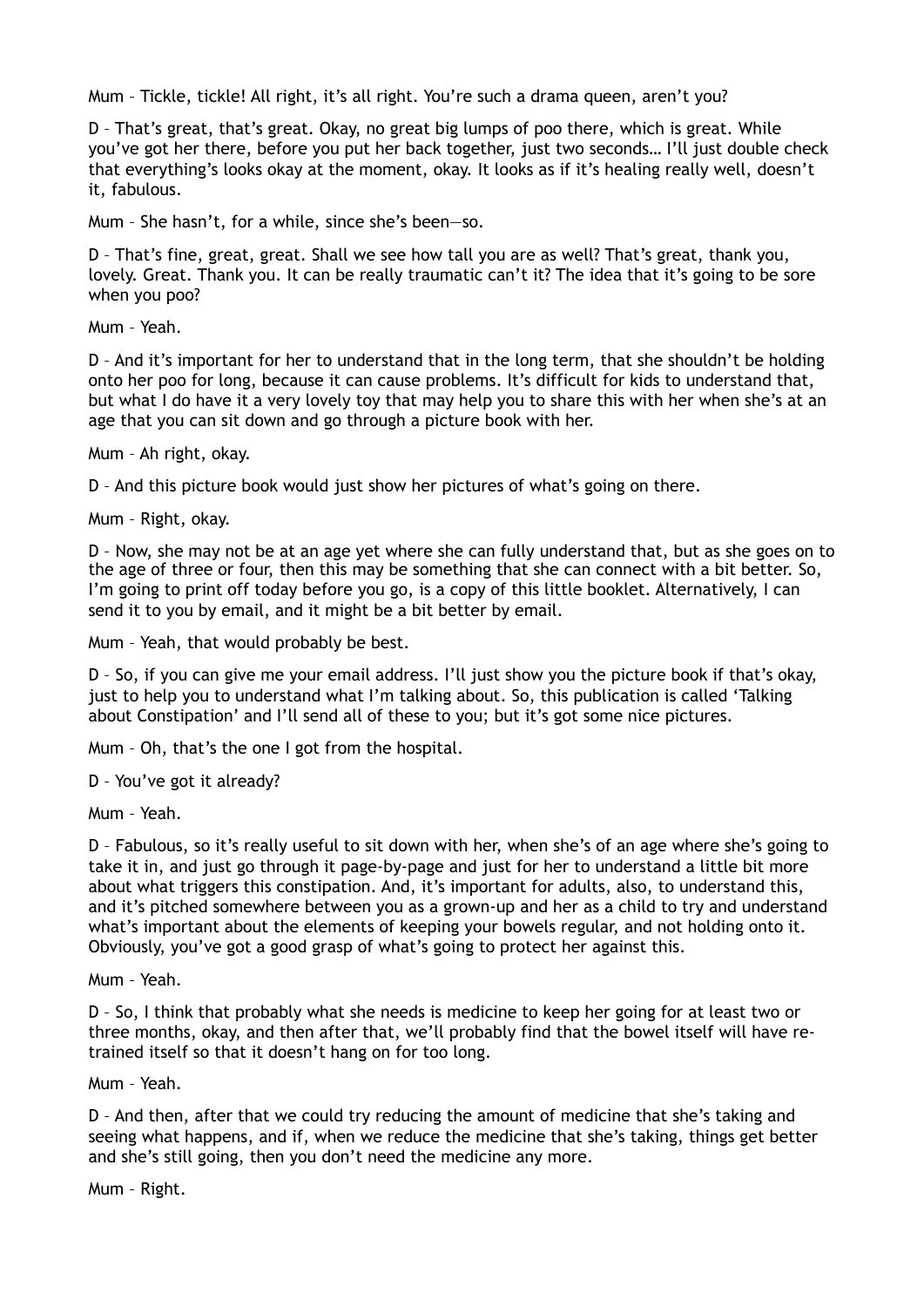D – But if there's any suggestion that it's painful when he poos, then we just need her back on the medicine, because otherwise, she'll hold onto it. Does that all make sense?

Mum – Yeah.

D – Sometimes that process can be weeks, sometimes that process can be months, and sometimes it can be years. Because she's been constipated for a year, we would expect that probably, that process is going to take a few months.

Mum – Alright.

D – So, let me give you plenty of what she needs at the moment. So, this is the solution that she's taking, which is the 5mg per 5ml oral solution – that's the right strength isn't it?

Mum – Yeah.

D – And she's currently taking what dose of that at the moment?

Mum – 5ml a day.

D – 5ml, so I've put it on as a repeat prescription.

Mum – Great.

D – Now, you've got a follow up with the paediatric department, haven't you?

Mum – No I haven't no.

D - No you haven't, so you don't necessarily only need to be seen by them anymore, but what I recommend is that you maybe touch base with me again in maybe a month's time, on the phone, so that we know where things are at and, so we can adjust the dose. So, if you find that in two weeks' time, she's a bit too loose, drop the dose – half it.

Mum – Yeah.

D – Are you still using Movicol as well?

Mum – Yeah.

D – And what dose of Movicol are you using?

Mum – I use one sachet a day – I used to use two a day, but I've only been using one a day since she started this medicine.

D – That's the paediatric Movicol that she's on, isn't it?

Mum – Yeah.

D – Yeah, that makes sense. So, I've put both of those on as repeat prescriptions.

Mum – Great.

D – It comes as Laxido paediatric, I hope that's okay.

Mum – Yeah.

D – Any questions or anything that you'd like to clear up?

Mum – No.

D – So it sounds like I don't need to send that bottle onto you because you've already got it?

Mum – Yeah, I've already got it.

D – Have you got plenty of the Laxido at the moment—the Movicol?

Mum– I've got one box left.